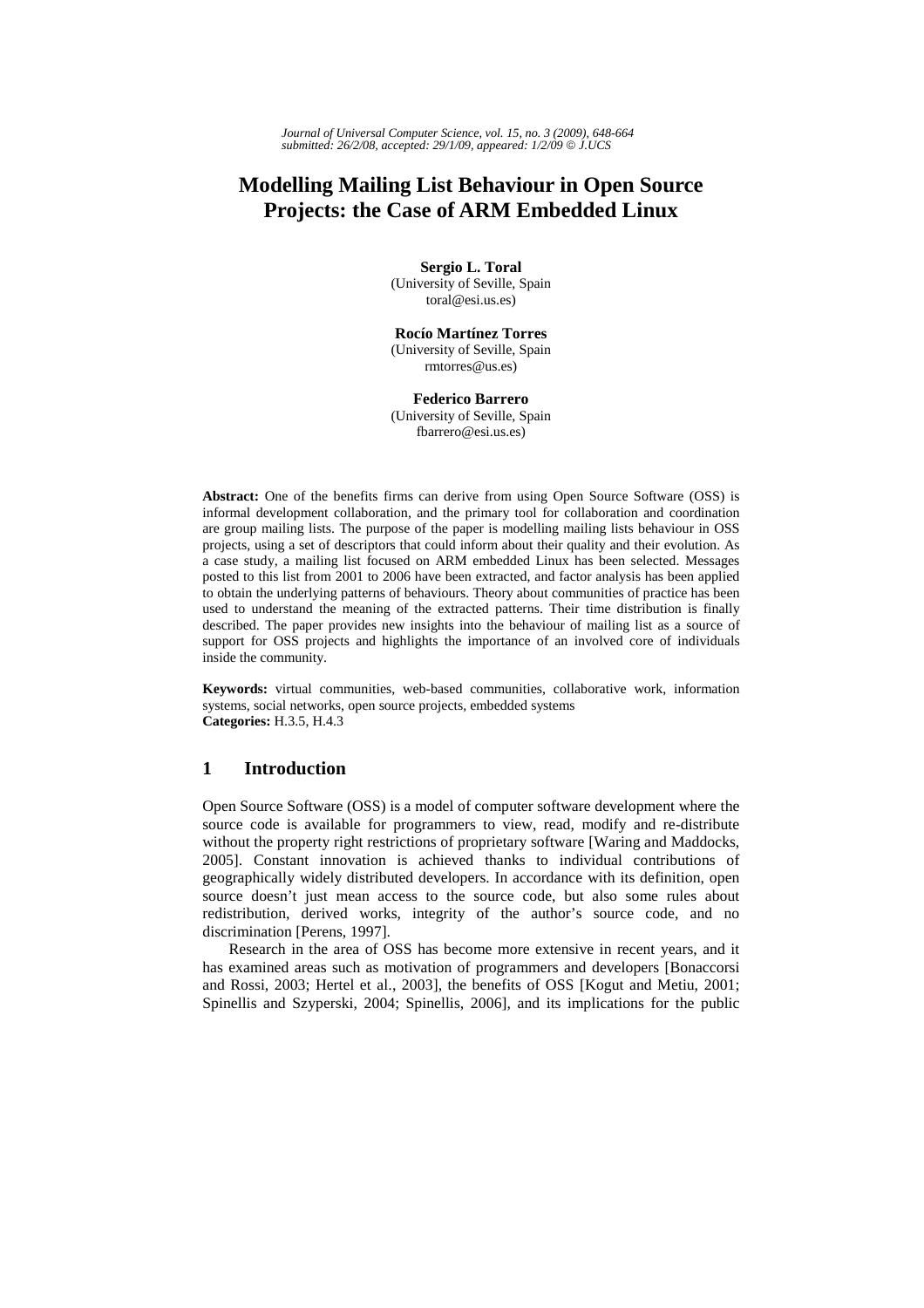sector [Waring and Maddocks, 2005; Applewhite, 2003; McDonald et al., 2003], public domain licensing [Gambardella and May, 2006; Valimaki and Oksanen, 2005], or successful OSS development [Perkins, 1999; Dinh-Trong and Bieman, 2005]. However, research about the role of mailing lists as a source of support for OSS is more limited, although it is a common feature of OSS development projects. Sowe et al. [2006] identified one group of OSS project participants—knowledge brokers using open source projects mailing lists. Some other studies explain this phenomenon from the perspective of communities of practice [Kogut and Metiu, 2001; Li et al., 2006]. This perspective will be followed in the paper when analyzing the role of mailing list.

There are many software programs designed in open-source communities, but Linux is perhaps the clearest example. Linux is an operating system developed by Linus Torvalds and a community of programmers across the Internet in 1991. Its open source development model and GNU General Public License (GPL), under which Linux is released, allowed all the Linux kernel source code to be freely available for personal or commercial use. The availability of the source code encouraged developers to contribute to the Linux kernel. The result is a geographically distributed development, where developers work in arbitrary locations, rarely or never meet face to face, and coordinate their activity almost exclusively by means of email and bulletin boards [Mockus et al., 2002]. The existence of Linux demonstrates that OSS processes can produce high-quality and widely deployed software, although they lack many of the traditional mechanisms used to coordinate software development, such as plans, system-level design, schedules, and defined processes. It is claimed, for example, that defects are found and fixed very quickly because there are "many eyeballs" looking for the problems ("Linus's Law"). Code is written with more care and creativity, because developers are working only on things for which they have a real passion [Raymond, 1999].

This paper analyzes the behaviour of collaborative development in a somewhat unusual field of open source software, namely, embedded Linux. An embedded system is a device that has a computer inside it, but the user of the device does not necessarily know, or care, that the computer is there. Examples of embedded systems can be found everywhere: consumer electronic devices (PDA, cell phones, MP3 player, digital cameras, …), car engine control and security systems, communication and instrumentation equipments, aerospace applications, etc [Abbott, 2003].

Embedded Linux shows significant differences from conventional desktop Linux. First, embedded systems incorporate a wider variety of input/output devices than typical desktop computers. That means that embedded systems programmer often has to deal directly with the hardware. Second, in contrast to other typical open source projects, most contributions in this field do not come from volunteers or hobbyists, but from commercial firms, many of which are dedicated embedded Linux firms [Henkel, 2003]. Third, the fact that it comes under an OSS license like GPL makes firms consider revealing their own developments, as opposite to the case of proprietary software. These features encourage the collaborative development and justify the necessity of studying the behaviour of the networked support.

This paper is organized as follows. Section 2 gives some background about communities of practice in OSS development as opposite to proprietary software. Section 3 introduces the case study, giving some background about embedded Linux.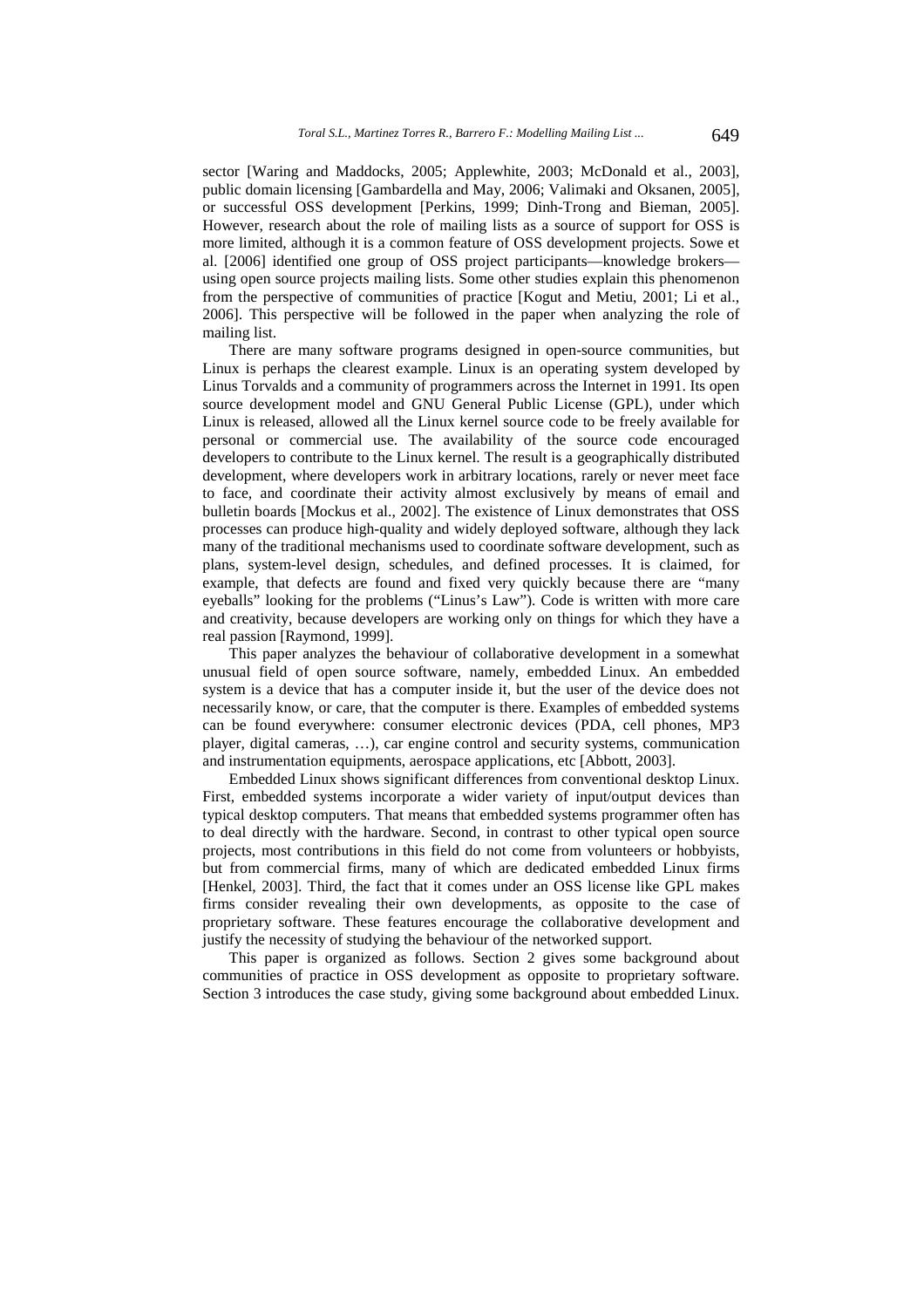Section 4 describes the methodology used for processing the collected mailing list data. Section 5 shows the obtained results about mailing list behaviour and its time evolution. Finally, the empirical findings are interpreted in section 6.

## **2 Communities of Practice in OSS Projects**

The success of complex technology development projects depends heavily on the ability of team members to interact productively so that relevant knowledge can be acquired, generated and circulated in a timely and cost-effective fashion. In this sense, the concept of communities of practice (CoP) has recently gained attention as a way of explaining how knowledge and learning develop in specific social contexts [Garrety et al., 2004; Droschl, 2004].

CoPs are organized around circumscribed sets of activities and their members are generally in direct contact with each other. They develop their own routines, formal and informal ''rules'', and practices evolve as a result of learning [Wenger, 1998]. The notion of CoP suggests that organizational community boundaries do not correspond with typical functional boundaries. Instead, it includes practice and person based networks. Members of CoP typically spend time helping each other to solve problems. The importance of CoP has been acknowledged in a number of previous works [Brown and Duguid, 1998; Boland and Tenkasi, 1995; Nowak & Wurst, 2003].

The success of OSS projects such as Linux, Apache, Sendmail, or Jabber can be explained from this perspective. These publicly and freely available software packages have reached wide diffusion, as well as a similar quality or even superior to that of commercial substitutes, despite the fact that they were not supported by any commercial company, at least in the earliest phases of their history. Rather, they grew out of geographically dispersed virtual communities of developers collaborating over the internet [Gruber and Henkel, 2006; Kolbitsch & Maurer, 2006]. Programmers working on public open source projects contribute their programming effort without receiving direct monetary compensation. Different sources of motivation have been identified: need for new functionality in the software, development support by others, reputation among peers, fun of programming, learning, signalling to the job market, the wish to give back to the OSS community, and an aversion to proprietary software in general. Recent empirical studies support that strong drivers for OSS programmers can be found in intrinsic motives such as the fun of programming, e.g. Hertel et al. [2003], Lakhani and Wolf [2005], and the gift culture surrounding OSS, e.g. Raymond [1999], Zeitlyn [2003], and extrinsic motives like software customization to their own needs [Niedner et al., 2000; Lakhani and Wolf, 2005]. The interrelationships between the motivations, participation, and performance of OSS developers have been analyzed by Roberts et al. [2006]

A particularly interesting and important instance of such OSS projects is "embedded Linux". This term denotes variants of the Linux operating system that are adapted to embedded devices. Embedded devices are becoming more and more ubiquitous, and Linux has become one of the top choices as an operating system for them. Nevertheless, the heterogeneity of embedded devices forces to adapt the operating system to the specific device. Sometimes, drivers for specific peripherals are not available or they do not support the whole functionality of these peripherals.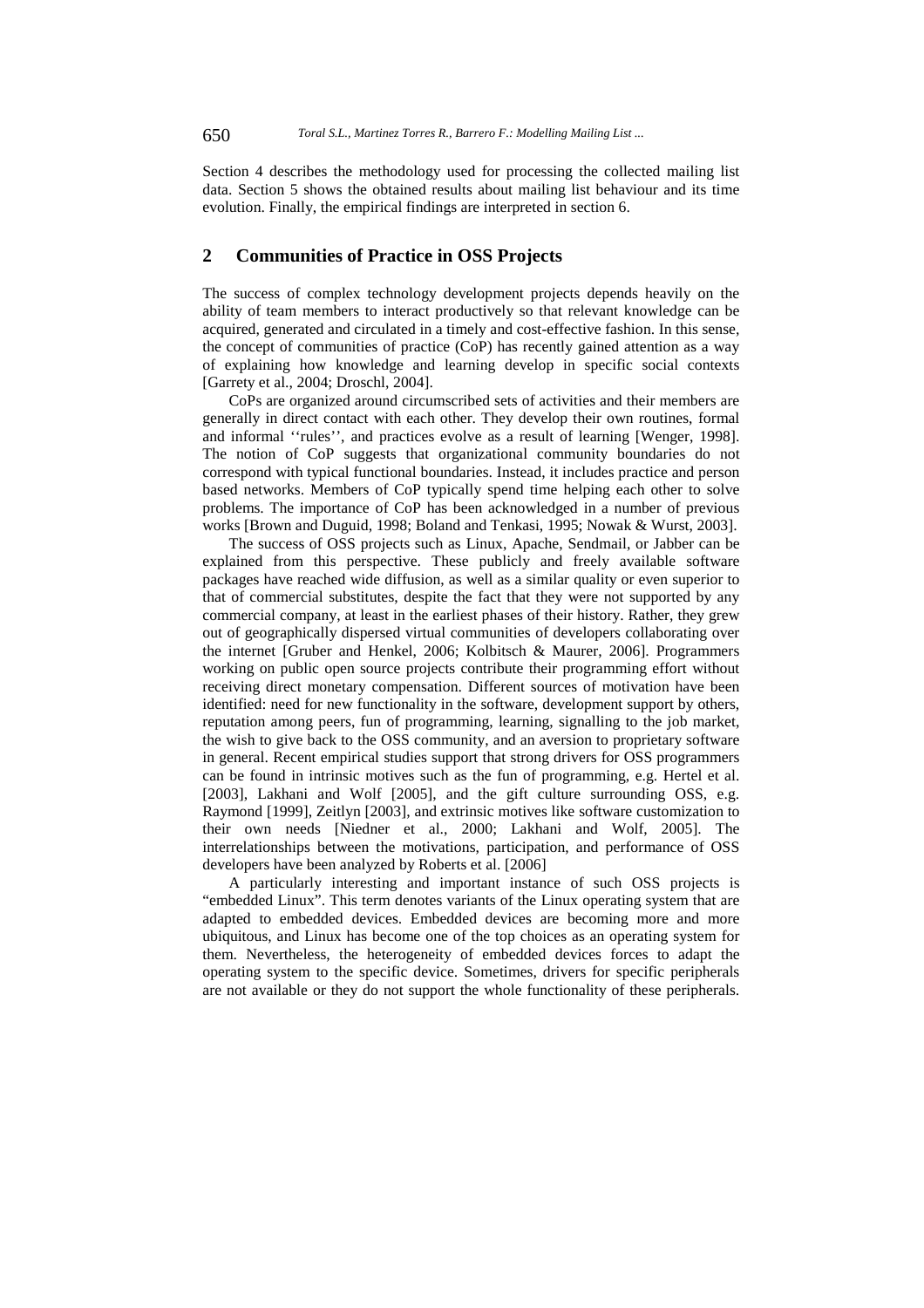So a huge work of customization of the open source operating system must be performed.

Typically, embedded Linux is developed by commercial firms, above all, manufacturers of goods containing embedded software. For a commercial firm, it may make sense to participate in a (community based) open source project, or to instigate a development community around its own software [Henkel, 2003]. Costs and benefits of commercial OSS development have been explored by various authors [Henkel, 2006; Dahlander and Magnusson, 2005; Johnson, 2006]. Basically, four categories of potential benefits can be distinguished according to these authors: setting a standard and enabling compatibility; increasing demand for complementary goods and services; benefiting from external development support, in particular from the OSS community; and signalling technical excellence or good OSS citizenship. In the case of embedded Linux, the benefit of external development support is obtained from two different sources:

- As object code libraries or modules that solve some critical functionality of the embedded systems. For instance, the network protocol stacks and components provide useful system services to an embedded application in a networked environment. The TCP/IP stack is included by default in embedded Linux, but it should be paid for an embedded proprietary operating system.
- As the support provided from mailing list, since embedded systems are highly heterogeneous and thus require more software adaptations than standard computers. Structurally, lists act as proxies for every programmer or developer subscribed to them [Gutwin et al., 2004], making it easy for project participants to find out who the experts are in a given area. Participants can subscribe to and freely post questions and get replies.

The analysis of underlying mailing lists will be performed attending to several typical features of collaboration in OSS projects.

The first one is the size of the community which can be measured through the number of messages, authors and threads of discussion (typically, OSS mailing lists can be sorted attending to each of these criteria). Some authors claim that the number of developers and contributions constitute a measure of the community success [Preece, 2001].

The second one is the activity of the mailing list. Typically, mailing lists are organized through threads of discussion. Threads are groups of messages sharing the same subject. A thread is initiated by someone who posts a message asking for help, suggesting some improvements, or just considering some new idea. Then people start answering this initial message, posting possible solutions, sources of information or just extending posted considerations. Some members of the community become engaged in a process of conceptualization, leading to some collective innovation and new knowledge. The result is a list of related messages where the sequence of reflections is detailed, so newcomers can follow expert reasoning step by step. Consequently, threads can be considered as the mechanism through which interactions take place [Jones et al., 2004]. The simplest way to classify threads is using their length, i.e. the total number of posts they contain. Posts per thread – how densely packed posts are in a collection of threads – turns out to be a reliable metric to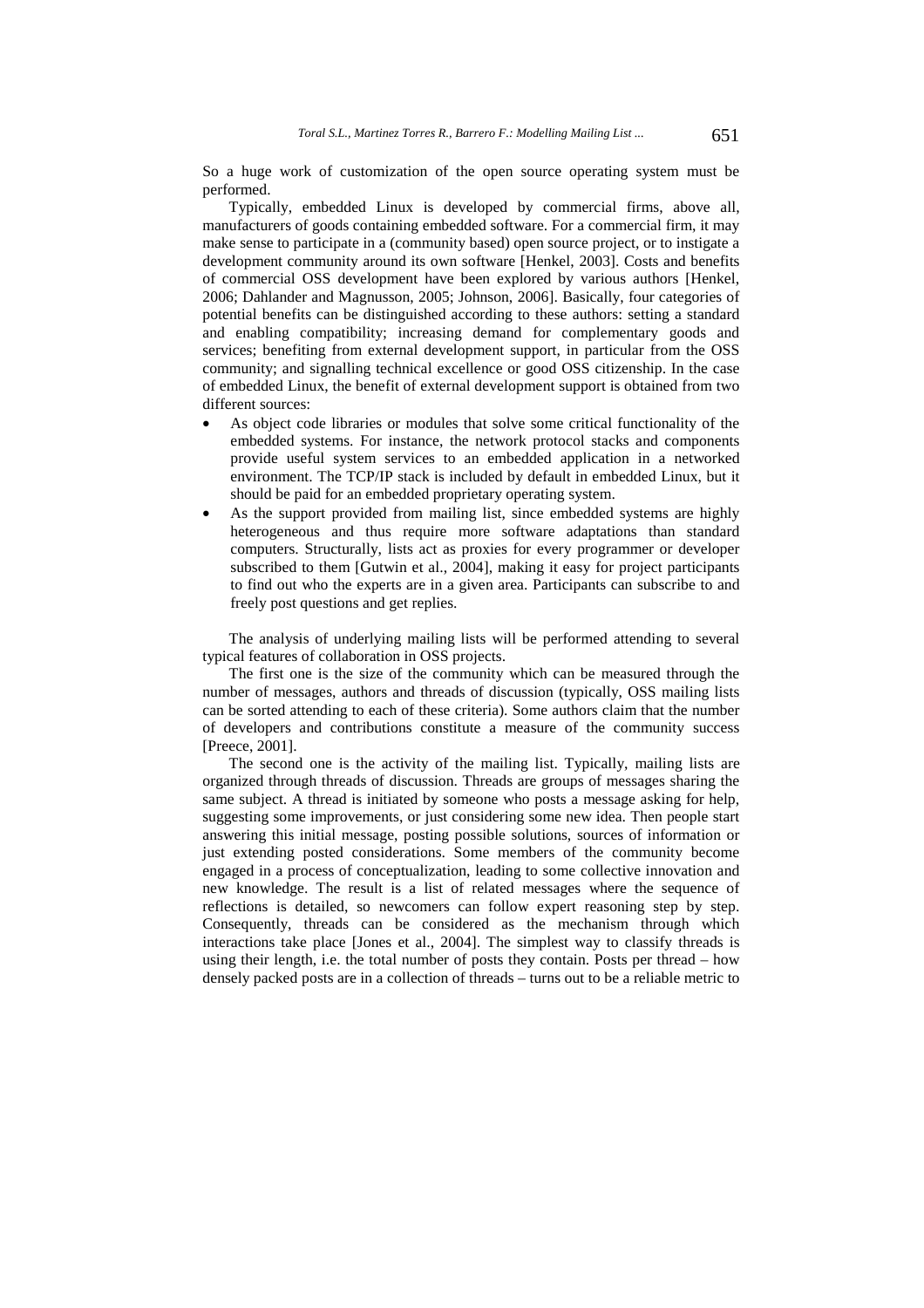determine the degree of activity [Bonacci, 2004]. Several statistics related to the threads length will be considered in the proposed analysis.

Finally, a typical characteristic of virtual communities in general and OSS communities in particular is the fact that much of the OSS development is realized by a small percentage of individuals despite there are tens of thousands of developers available [Madey et al. 2004]. Such concentration constitutes participation inequality. Participation inequality is a well-known problem in physical collocated groups. It underlines a social and psychological phenomenon that distribution of participation is not random but hierarchical, with a few highly verbose members dominating the discussion [Kuk 2000]. This situation is frequently observed in OSS projects where the support and behaviour of mailing lists are strongly influenced by a hard core of participants. Some authors distinguish three groups in OSS communities [Mockus et al., 2002; Xu, Gao, Christley, & Madey, 2005]:

- Core members. They are responsible for guiding and coordinating the development of an OSS project. They are usually involved with the project during a long period of time and have made significant contributions to the development and evolution of the system [Madanmohan and Navelkar, 2004]. Moderators and leaders are included in this group.
- Active developers. They regularly make contributions to the project.
- Peripheral developers. They occasionally contribute with new features to the existing system. This contribution is irregular, and the period of involvement is short and sporadic. Free riders (people who just are seeking answers without making any contributions) are also included in this group.

The number of messages posted by the same author will be used as an indicator of the core group of developers while the number of messages posted by the same author to different threads will be used as a measure of the participation inequality.

# **3 Case Study: ARM Embedded Linux**

Of the 6.2 billion processors manufactured in 2002, less than 2% became the brains of new PCs, Macs, and Unix workstations. The other 98% went into embedded systems [Ganssle and Barr, 2003]. From toys to traffic lights, from consumer equipments to household appliances or satellites and flight control, embedded systems are widely used [Barrero et al., 2008].

In the early days of embedded systems, no operating systems were used. There was in-house development of all the software that directly drived the hardware with almost no or very minimal multitasking and user interaction. But as more complex embedded systems started emerging, a growing list of features to be supported was also required: multitasking/multithreading, process and memory management, interprocess communication, etc. Increasingly, embedded system designers were called upon to include networking capabilities in their products. An embedded system might, for example, include a web server to enable web-based configuration. It might also enable remote login for maintenance and upgrading purposes [Raghavan et al., 2006; Yaghmour, 2003]. All of these requirements mandated the use of an operating system in embedded systems. Although a multitude of embedded operating systems are currently available (Wind River's VxWorks, Microsoft Windows CE, QNX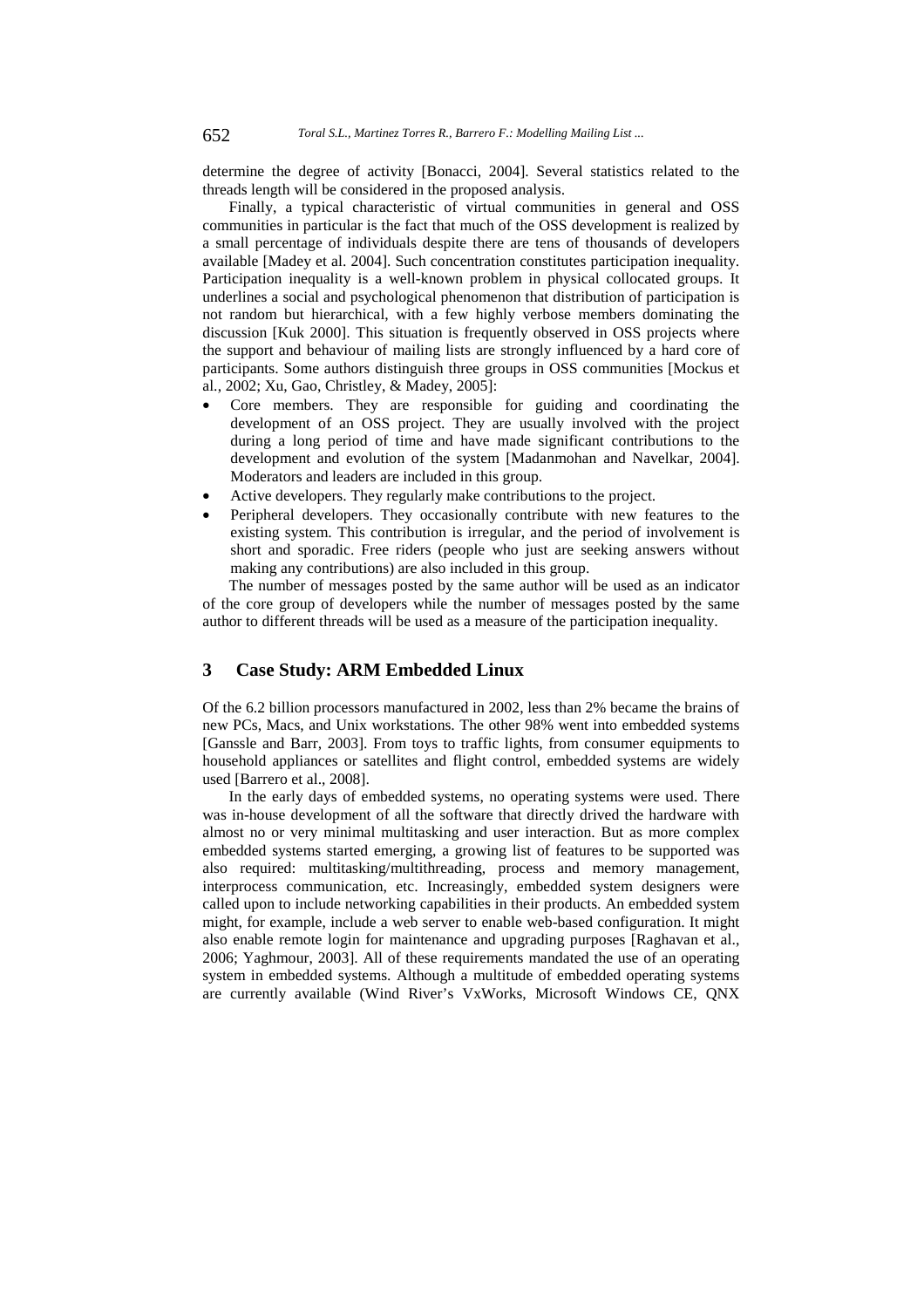Neutrino, etc), Linux is firmly in first place as the operating system of choice for smart gadgets and embedded systems (Figure 1). Some of the advantages of embedded Linux against proprietary embedded operating systems are vendor independence, time to market and low cost. Nevertheless, the General Public License (GPL), under which Linux stands, stipulates that if someone distributes the software or modified versions of it, then this must be done under the conditions of the GPL. In particular, the recipient of the software must obtain the source code as well as the rights to modify and redistribute the software [Henkel, 2003; Free Software Foundation: GNU General Public License, 2001]. However, the GPL does not require making modified software publicly available (companies are free to make modifications and use them privately, without ever releasing them). Further, it does not exclude selling the software (for a one-time price, not per-unit royalties).



*Figure 1: Embedded operating systems evolution (source: Linuxdevices.com, Snapshot of the embedded Linux market -- May, 2006)* 

Due to high heterogeneity of embedded devices, there is no standard version of embedded Linux. As a consequence, there are lots of Linux distributions covering one or several processor architectures. The distributions are variations of the same theme. All of them have in common the same basic components, including the Linux kernel, drivers, command shells (command processors), GUI and windowing frameworks, utilities and libraries. The distinctions between distributions are usually centered around which of the many hundreds of Linux utilities are included, what modules or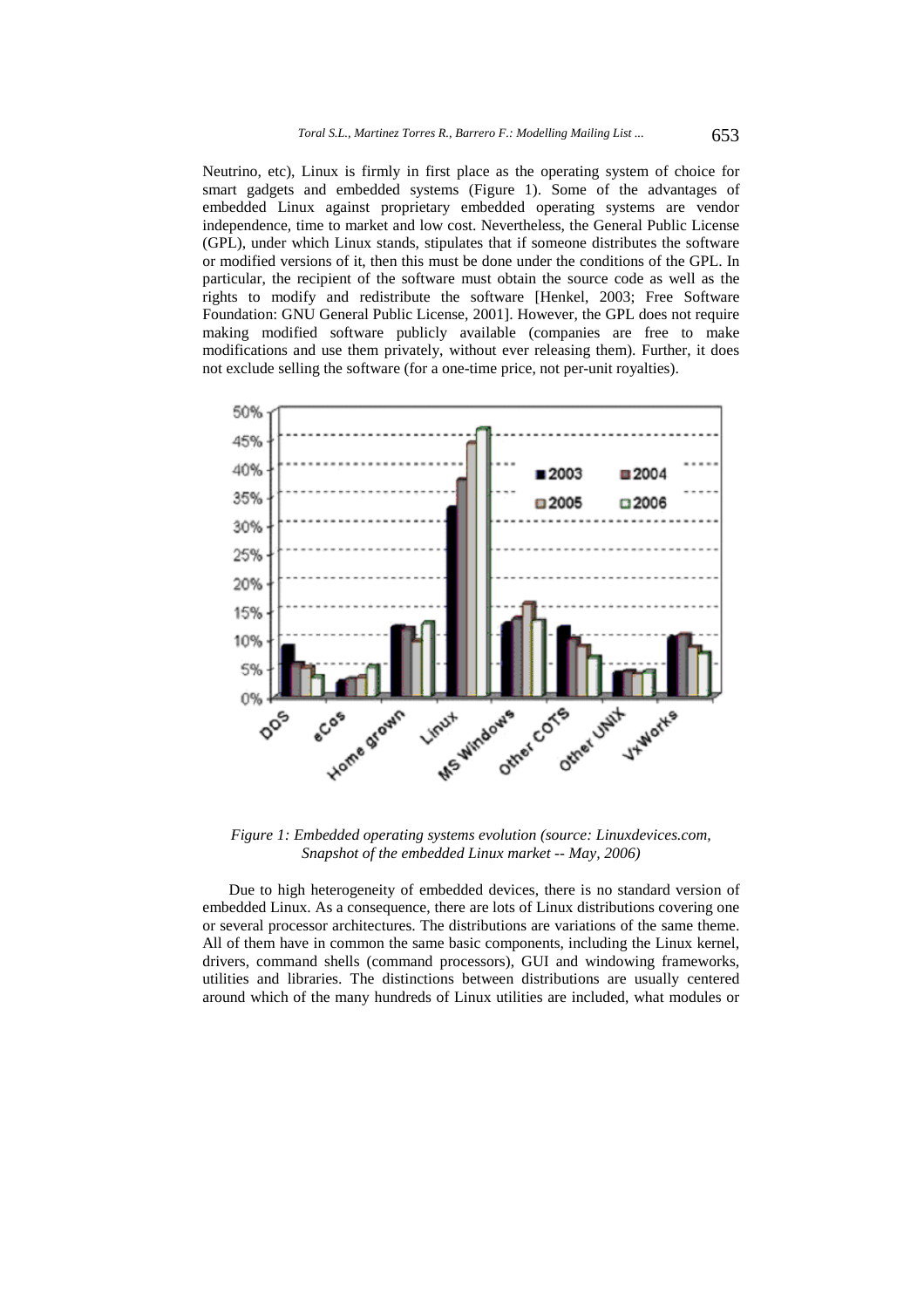utilities (both open-source and proprietary) are added, kernel patches and modifications, and how the installation, configuration, maintenance and upgrade process is managed. Table I shows a list of sites where the most appropriate kernel for different processor architectures could be found.

| <b>Processor architecture</b> | Most appropriate kernel location       |
|-------------------------------|----------------------------------------|
| x86                           | http://www.kernel.org/                 |
| <b>ARM</b>                    | http://www.arm.linux.org.uk/developer/ |
| PowerPC                       | http://penguinppc.org/                 |
| <b>MIPS</b>                   | http://www.linux-mips.org/             |
| SuperH                        | http://linuxsh.sourceforge.net/        |
| M68k                          | http://www.linux-m68k.org/             |

*Table I: Most appropriate kernel sites for each processor architecture.* 

The ARM processor architecture, which stands for Advanced RISC Machine, is a family of processors maintained and promoted by ARM Holdings Ltd. Contrary to other chip manufacturers such as IBM, Motorola, and Intel, ARM Holdings does not manufacture its own processors. Instead, ARM designs the CPU cores for its customers based on the ARM core, charges customers licensing fees on the design, and lets them manufacture the chip wherever they see fit. Currently, ARM CPUs are manufactured by Intel, Toshiba, Samsung, Freescale, Texas Instruments, and many others. The ARM architecture is very popular in many fields of application and there are hundreds of vendors providing products and services around it. Today, Linux supports more than 1200 related ARM based boards.

One of the highest quality and most effective forum for finding answers to problems when working with ARM embedded Linux is the "lists.arm.linux.org.uk" mailing list [Yaghmour, 2003], although some other GNU/Linux distributions for the ARM architecture can be found (Debian, Metrowerks). This list server is provided for members of the Linux Community free of charge, and it is frequently consulted by many ARM embedded Linux developers. The use of mailing lists as a source of support should never be ignored, as it is the best way of adapting a Linux distribution to the particular features of a particular project. As a consequence, the characterization of mailing list is an important issue to obtain some information about the possibilities of support and the trend of a particular Linux distribution or the underlying processor. This is the main goal of this paper, in which the ARM mailing list will be analyzed to deduce the main indicators able to suggest the degree of success of a Linux distribution.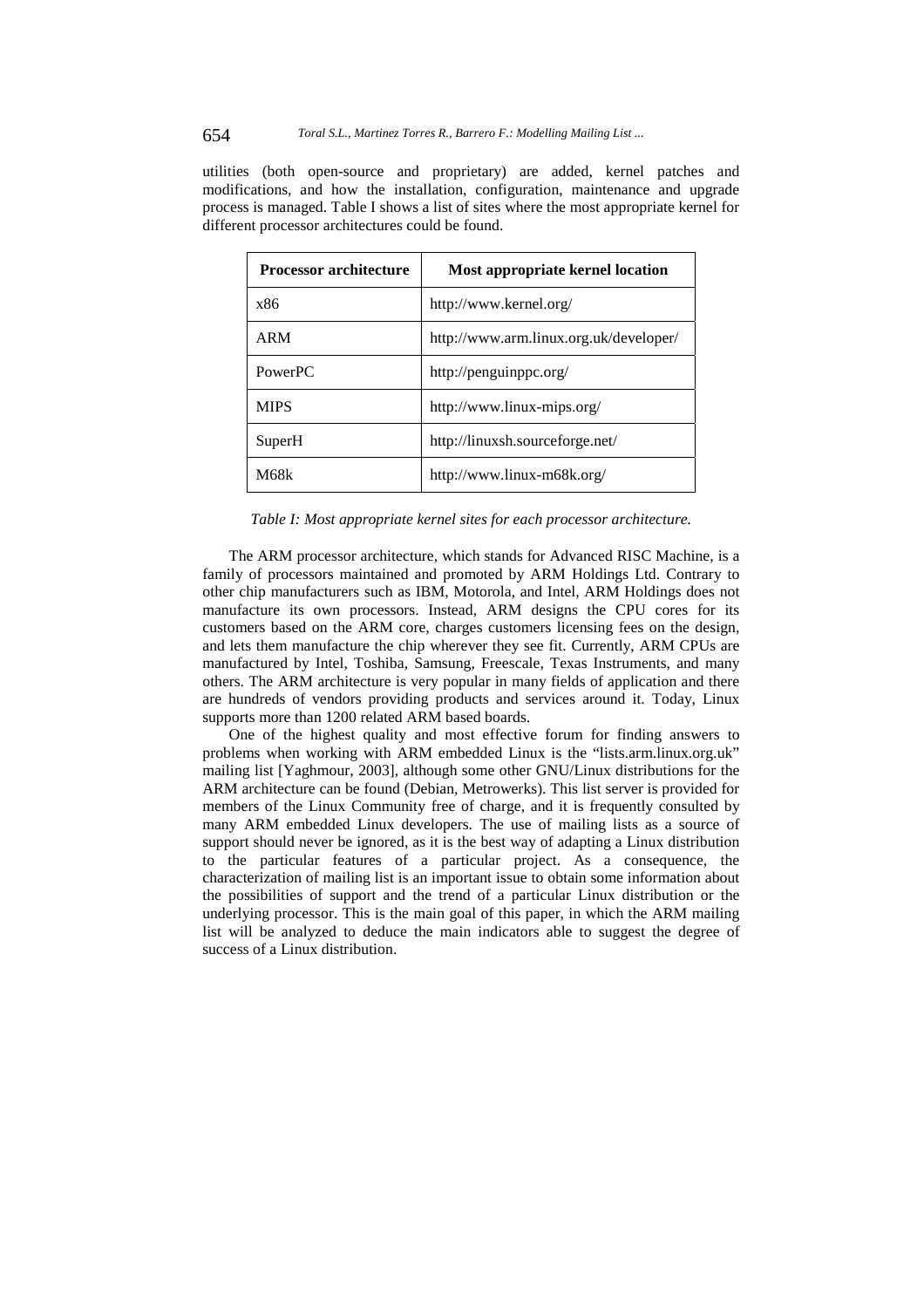### **4 Methodology**

Mailing lists support the interaction between knowledge seekers and knowledge providers, and between the developers and users of the software, playing a major role in the diffusion and improvement of the software. The aim of this paper is to develop a better understanding of these activities and interactions, and their importance for the success of OSS projects. The central question of this paper is the characterization of mailing lists, using the mailing list located at "lists.arm.linux.org.uk" as a case study Little rigorous research has been conducted in this area yet. Most of them are focused on the nature of community participation in OSS projects mailing lists [Sowe et al., 2006; Krogh et al., 2003; Lakhani and Hippel, 2003]. With the exception of some studies [Sowe et al., 2006], less attention has been paid to mailing list activities in OSS projects. In this study, we are not just interested in identifying the set of descriptors which can explain the activity of the mailing list, but also in analyzing their evolution over time. We posit that the evolution of the mailing list provides information about the possibilities of achieving a good technical support when developing an embedded system and this is an essential criterion to be considered when choosing an embedded Linux distribution.

Open source projects mailing list data is widely available and easy to extract, providing an excellent infrastructure to study community participation in an OSS project. Data from ARM Linux mailing list located at "lists.arm.linux.org.uk" during the years 2001 to 2006 have been used in our research. A set of descriptors, illustrated in Table II, has been measured. As we are interested in time evolution, descriptors have been measured per month.

A total of 12010 messages posted by 2086 authors have been considered. Basically, mailing list archives can be sorted by messages, authors and threads of discussion. The three first descriptors from Table II are precisely their accounted values. When accounting authors, it is necessary to consider the fact that they are identified using aliases. Aliases usually correspond to a unique e-mail address, but this is not always truth. Header of messages should be processed to check there is no duplicity of aliases or e-mails [Bird et al., 2006]. Depth of discussion can be measured through the next three descriptors: the number of threads with just one message (that is, without an answer), the average number of messages in a thread, and their standard deviation. Standard deviation is used to distinguish between situations in which the debate is concentrated on a few threads from situations in which the debate is equally distributed in all the threads. Author activity is finally considered on the rest of descriptors: average and standard deviation of messages per author are the basic statistics with regard to author activity while average and standard deviation of messages posted by the same author to different threads are a measure of participation inequality.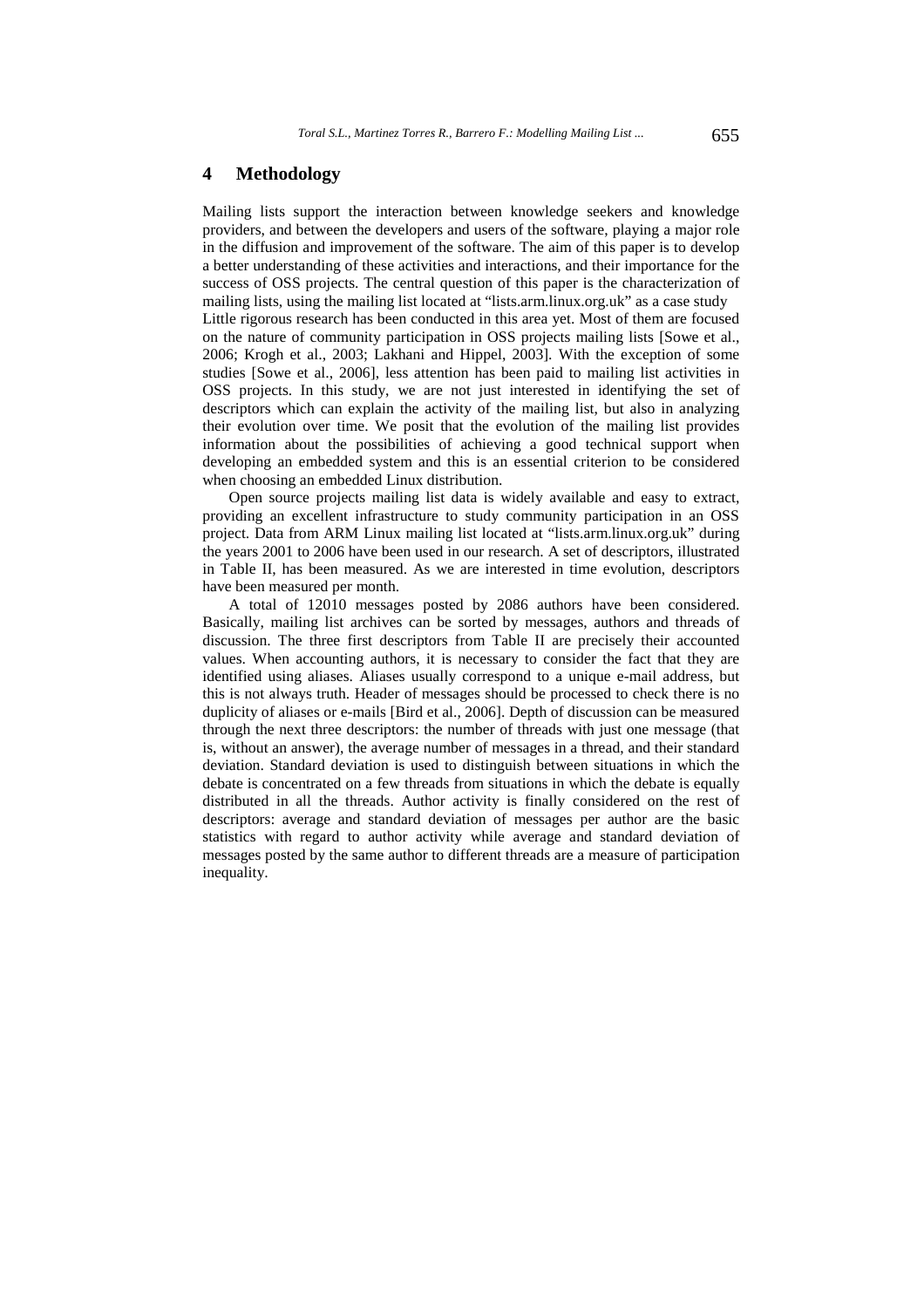| <b>Descriptor</b> | Description                                                 |
|-------------------|-------------------------------------------------------------|
| D <sub>1</sub>    | No. of messages                                             |
| D2                | No. of authors                                              |
| D <sub>3</sub>    | No. of different threads of discussion                      |
| D <sub>4</sub>    | No. of threads without an answer                            |
| D <sub>5</sub>    | Average number of messages per threads                      |
| D <sub>6</sub>    | Standard deviation of messages in threads                   |
| D7                | Maximum number of messages in threads                       |
| D <sub>8</sub>    | Average number of messages posted by the same author        |
| D <sub>9</sub>    | Standard deviation of messages posted by the same author    |
|                   | Average number of messages posted by the same author to     |
| <b>D10</b>        | different threads                                           |
|                   | Standard deviation of messages posted by the same author to |
| D11               | different threads                                           |

#### *Table II: Mailing list descriptors.*

The latent factors which are able to explain the mailing list activity will be extracted using the Factor Analysis [Gorsuch, 1974]. Factor Analysis is a way to fit a model to multivariate data, estimating their interdependence. In the factor analysis model, the measured variables depend on a smaller number of unobserved (latent) factors. Because each factor may affect several variables in common, they are known as "common factors". Each variable is assumed to be dependent on a linear combination of the common factors, and the coefficients are known as loadings. Factor analysis is useful in identifying inter-relationships between variables which are not directly observable, segmenting a sample into relatively homogeneous segments [Aguila-Obra and Padilla-Meléndez, 2006; Martínez-Torres and Toral, in press].

The estimated loadings from an unrotated factor analysis fit can usually have a complicated structure. The goal of orthogonal factor rotation is to find a parameterization in which each variable has only a small number of large loadings, i.e., is affected by a small number of factors. The rotated factor analysis fit ensures that factors represent unidimensional constructs.

Our sample is made up of months, from January 2001 to December 2006 (72 cases). The obtained latent factors will be used to perform the longitudinal study. The cases of the sample (months) will be grouped according to the resulting factors. The resulting groups will show if the monthly patterns are repetitive through the years, or if there is a clear trend in the evolution of the latent factors.

## **5 Results**

The main applications of factor analysis techniques are to classify and to reduce the number of variables, structuring the relationships between them. Factor analysis attempts to identify underlying variables or factors, which can explain the pattern of correlations within a set of observed variables [Dyba, 2005]. A factor analysis has been performed using the principal component method. The eigenvalues of the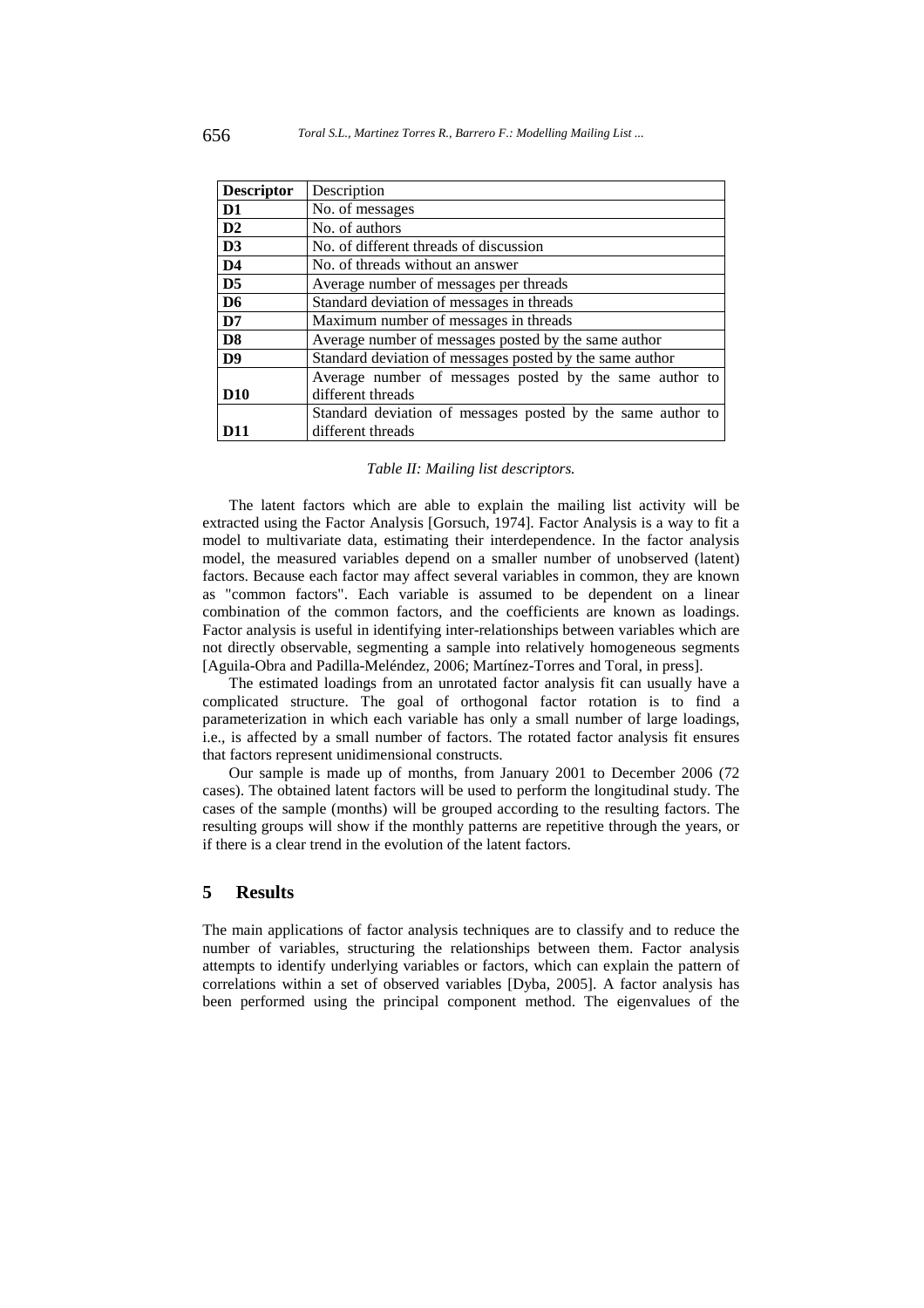sample covariance matrix, the percentage of variance explained by each factor and the cumulative variance are shown in Table III. In factor analysis it is usual to consider a number of factors equal to the number of eigenvalues higher than 1 and able to explain a high percentage of variance [Little and Gibson, 2003]. The results from Table III show that the first and second eigenvalues are higher than 1. Nevertheless, the third eigenvalue is very close to 1 and improve the cumulative explained variance up to 90%. That is the reason why a total of three factors have been considered in the presented analysis.

| Factors | Initial Eigenvalues |               |              |  |  |  |
|---------|---------------------|---------------|--------------|--|--|--|
|         | Total               | % of Variance | Cumulative % |  |  |  |
| 1       | 5.937               | 53.977        | 53.977       |  |  |  |
| 2       | 2.524               | 22.942        | 76.919       |  |  |  |
| 3       | 1.298               | 11.796        | 88.715       |  |  |  |
| 4       | .690                | 6.272         | 94.987       |  |  |  |
| 5       | .199                | 1.809         | 96.797       |  |  |  |
| 6       | .165                | 1.496         | 98.293       |  |  |  |
| 7       | .092                | .834          | 99.127       |  |  |  |
| 8       | .059                | .535          | 99.662       |  |  |  |
| 9       | .027                | .249          | 99.911       |  |  |  |
| 10      | .006                | .057          | 99.968       |  |  |  |
| 11      | .004                | .032          | 100.000      |  |  |  |

|                 | <b>Factor Loadings</b> |      |          |  |  |  |  |
|-----------------|------------------------|------|----------|--|--|--|--|
| Descriptors     |                        | 2    | 3        |  |  |  |  |
| D <sub>1</sub>  | .826                   | .501 | .143     |  |  |  |  |
| D <sub>2</sub>  | .922                   | .145 | .044     |  |  |  |  |
| D <sub>3</sub>  | .931                   | .346 | $-066$   |  |  |  |  |
| D4              | .928                   | .065 | $-0.015$ |  |  |  |  |
| D <sub>5</sub>  | $-.178$                | .404 | .905     |  |  |  |  |
| D <sub>6</sub>  | $-.108$                | .056 | .953     |  |  |  |  |
| D7              | .222                   | .060 | .638     |  |  |  |  |
| D <sub>8</sub>  | .329                   | .859 | .264     |  |  |  |  |
| D <sub>9</sub>  | .142                   | .898 | .252     |  |  |  |  |
| D <sub>10</sub> | .694                   | .651 | $-.097$  |  |  |  |  |
| D11             | .431                   | .842 | $-.097$  |  |  |  |  |

*Table IV: Rotated factor loadings with varimax rotation.*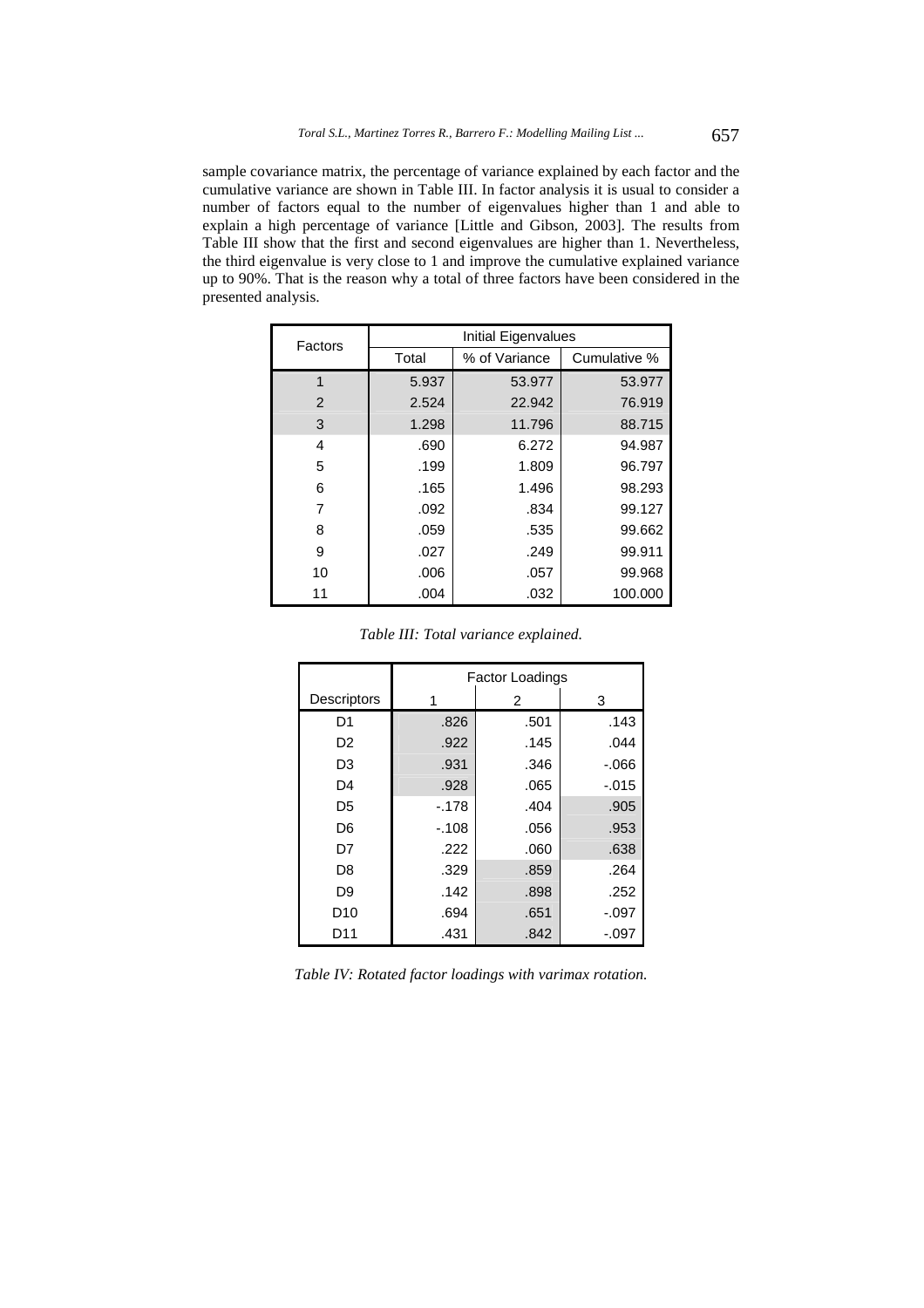Using the associated eigenvectors, factor loadings can be estimated. Sometimes, it is difficult to perform the right interpretation of factors using the estimated loadings. Fortunately, factor loading can be rotated through the multiplication by an orthogonal matrix. The rotated loadings preserve the essential properties of the original loadings.

Varimax method is an orthogonal rotation method that minimizes the number of variables that have high loadings on each factor. This method simplifies the interpretation of the factors. Table IV reports the rotated factor loadings with varimax rotation. To extract the meaning of each factor, we move horizontally, from left to right, across the three estimated loadings of each variable, identifying the highest loading and the corresponding factor. To assess significance of factor loadings, a threshold value of 0,35 was considered [Rencher, 2002]. The resulting aggregation of variables is highlighted in Table IV and leads to the following latent factors:

- Factor 1 (descriptors D1, D2, D3, and D4): the first group is characterized by the high value of accounted messages, authors and threads. But descriptor D4 also shows a high value in the number of threads without an answer. That means a lot of messages are posted by a lot of authors, but there is no debate. The low value of D5 and D6 loadings means that the average number of messages per thread is very low with a low standard deviation. Although the mailing list exhibits a high number of messages, authors and threads, there are no effective interactions among authors, so the list is not providing a good support to developers.
- Factor 2 (descriptors D7, D8, D9, and D10): the second group represents those cases in which there is an optimum ratio of messages per author. Authors are active, and the number of messages without an answer is low. The high standard deviation of messages posted by the same author to different threads illustrates the typical participation inequality in OSS projects. There is an effective debate around the proposed questions. The intermediate value of D5 loading and the low value of D6 loading imply an appropriate mean value of messages per thread, and a low standard deviation. Constantly, the arising questions are deeply debated. It can be said that a mailing list with the behavior described in this factor enjoys good health.
- Factor 3 (descriptors D5, D6): the last group is the case of a mailing list with few authors but very active around a few threads. The high value of D5 and D6 loadings means very long threads of discussion. It is the group with the smallest number of authors and threads (lowest value of D2 and D3 loadings). This situation suggests a hyper-debate around very few questions supported by very few authors, usually the core of the community. A hyper-debate has not to be considered necessarily bad, as sometimes the debate may be polarized around some polemic questions. Anyway, it should not be a situation extended in time due to the lack of variety of threads.

Once the patterns of behaviour have been obtained and identified through the three obtained factors, it would be interesting to assign one of these patterns to each observation (month) in order to perform a longitudinal study of the mailing list evolution. Factor scores will be used for this purpose. Factor scores are defined as estimates of the underlying factor values for each observation. Notice that factors represent the patterns of behaviour while observations are the 72 moths included in the analysis. Using factor scores, each of the observations (months) can be assigned to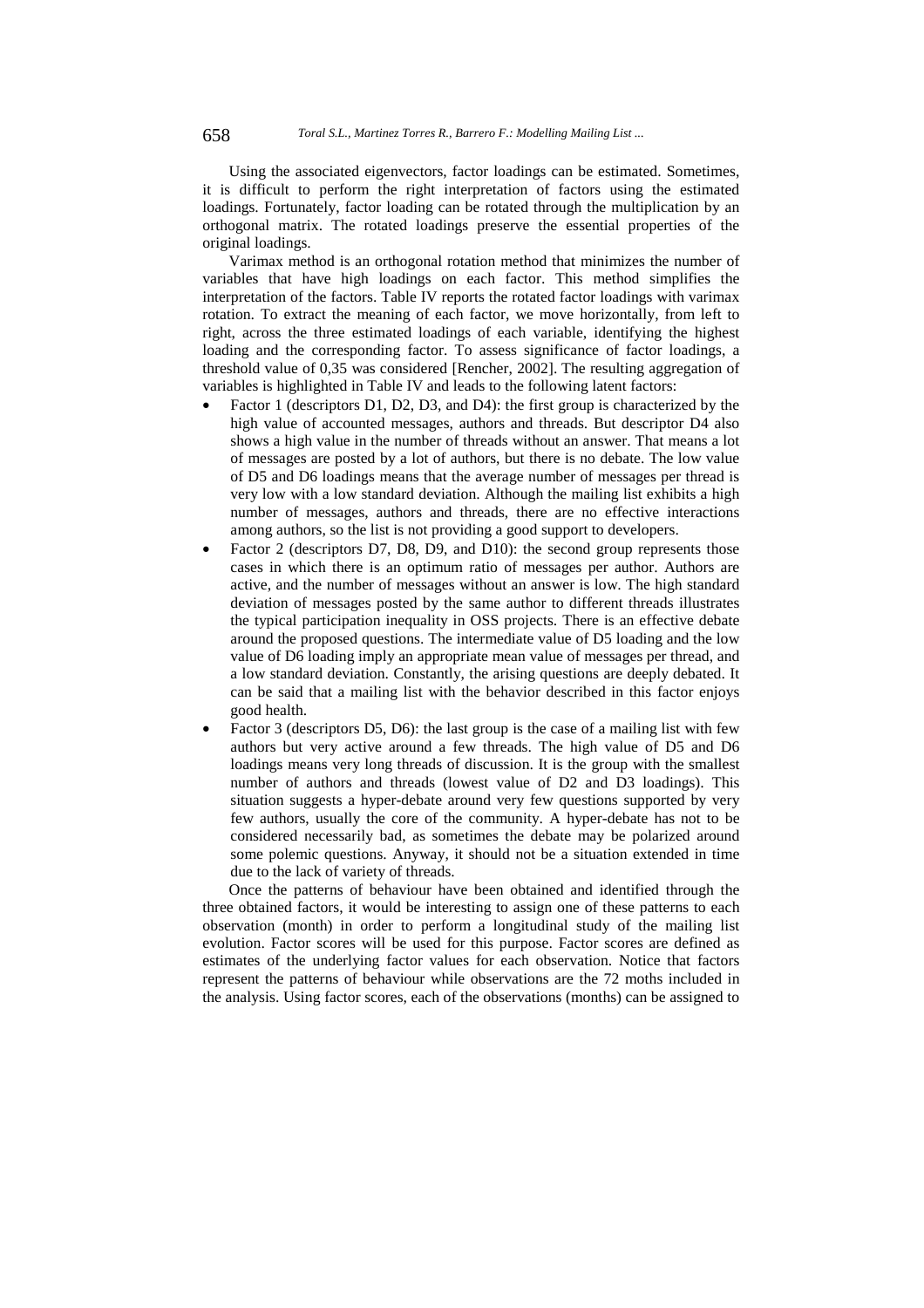one or none of the latent factors. The assignation has been performed using the maximum factor score, provided that this maximum value is higher than 0,1 [Rencher, 2002]. From the 72 observations included in the sample, 60 have been classified in one of the three latent factors obtained. Particularly, 22 observations (months) are classified in factor 1, 19 are associated to factor 2, and 19 to factor 3. The resting 12 observations could no be classified in any of the obtained factors. The association of an observation to a particular factor means that the exhibited behaviour during that month is primarily described by the descriptors associated to that factor. Table V shows the mean value of the ten mailing list descriptors using previous classification of observations.

| Factor | N  | D <sub>1</sub> | D <sub>2</sub> | D <sub>3</sub> | D4              | D <sub>5</sub>  | D <sub>6</sub> |  |
|--------|----|----------------|----------------|----------------|-----------------|-----------------|----------------|--|
|        | 22 | 200.39         | 86.23          | 80.16          | 31.30           | 2.49            | 2.04           |  |
| 2      | 19 | 147.13         | 68.47          | 68.47          | 23.55           | 2.78            | 2.30           |  |
| 3      | 19 | 123.58         | 66.32          | 58.03          | 23.79           | 2.75            | 3.03           |  |
| Total  | 60 |                |                |                |                 |                 |                |  |
| Factor | N  | D7             | D8             | D <sub>9</sub> | D <sub>10</sub> | D <sub>11</sub> |                |  |
|        | 22 | 12.00          | 2.33           | 2.61           | 1.73            | 1.69            |                |  |
|        |    |                |                |                |                 |                 |                |  |
| 2      | 19 | 11.44          | 2.77           | 3.92           | 1.77            | 2.27            |                |  |
| 3      | 19 | 19.11          | 2.37           | 3.05           | 1.52            | 1.40            |                |  |

*Table V: Mean values of the mailing list descriptors for the cases belonging to each latent factor.* 

The results show that the descriptors belonging to the first latent factor (D1, D2, D3, and D4) exhibit a significant higher mean value respect to the mean value in the other two latent factors. The same can be said for the two other factors. To validate these results, the null hypothesis of equal population means should be rejected. In general, the purpose of analysis of variance (ANOVA) is to test for significant differences between means. But ANOVA is based on the assumption that the sampling distribution is normal. This requirement can not be verified for the current sample because the sample is not large enough. Hopefully, non parametric tests do not rely on this assumption. Basically, there is at least one nonparametric equivalent for each parametric general type of test. The equivalent for ANOVA is the Kruskal Wallis test. The Kruskal Wallis test has been applied to check the null hypothesis. Its results are detailed in Table VI. As usual, statistically significance results are indicated by significance values below 0,05. The obtained results corroborate that and all descriptors are discriminant of the three patterns of behavior previously explained.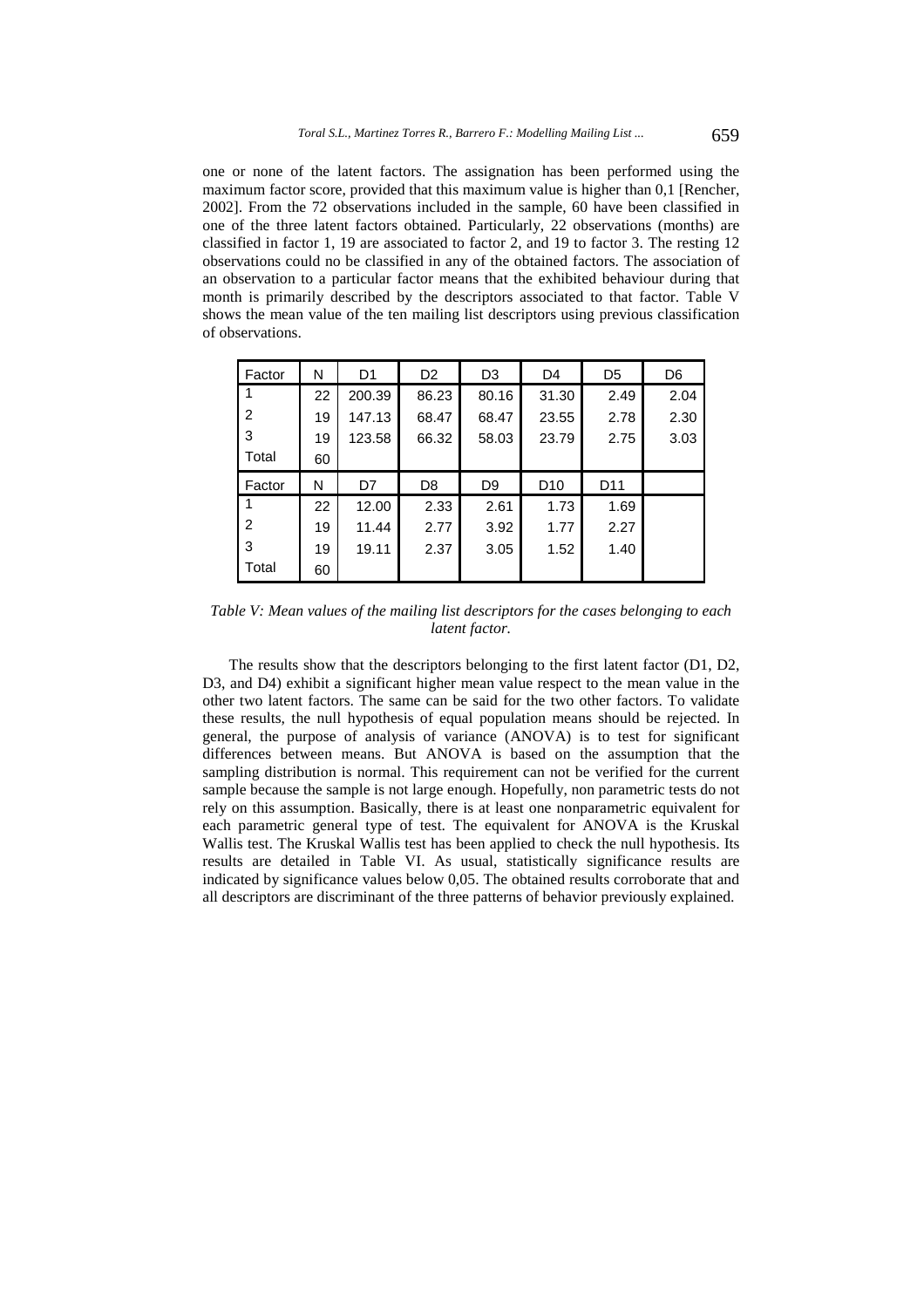|                       | D1   | D2   | D <sub>3</sub> | D4   | D5   | D6   | D7   | D8   | D9   | D <sub>10</sub> | D11  |
|-----------------------|------|------|----------------|------|------|------|------|------|------|-----------------|------|
| Chi-<br><b>Square</b> | 9.4  | 19.2 | 12.2           | 12.1 | 10.6 | 33.9 | 24.4 | 12.4 | 16.5 | 11.4            | 15.1 |
| df                    | 2    | 2    | 2              | 2    | າ    | ົ    | ◠    | 2    | ົ    | ົ               | 2    |
| Asymp.<br>Sig.        | .009 | .000 | .002           | .002 | .005 | .000 | .000 | .002 | .000 | .003            | .001 |

*Table VI: Kruskal-Wallis test.* 

Time distribution of the identified patterns of behavior is illustrated in Figure 2. The horizontal axe represents months from January 2001 to December 2006. 60 out of these 72 observations have been categorized in one of the three latent factors obtained. Although the months associated to each factor are approximately 1/3 of the total, their distribution over time is not the same. The months associated with factor 1, a poor debate, tend to be grouped, while the months associated to factors 2 and 3 tend to alternate among them.



*Figure 2: Time evolution of ARM Embedded Linux mailing list.* 

The obtained results conclude that the mailing list contributes in general to the successful evolution of Linux-based ARM processors, but the behavior of the list is not always the same. Approximately, two-third of the time the list exhibits good health represented by factors 2 y 3. But on-third of the time, the list is not answering developers' expectations. Besides, the behavior described by factor 1 tends to be extended in time, as it is shown in Figure 2. The result is very problematic in this case, because those developers who are not obtaining an answer may decide to change and look for new sources of support. This troublesome situation is usually inverted with a change to factor 3, as it can be observed during the years 2003, 2004 and 2005 in Figure 2. That means that the core of the community is coming to the list aid. The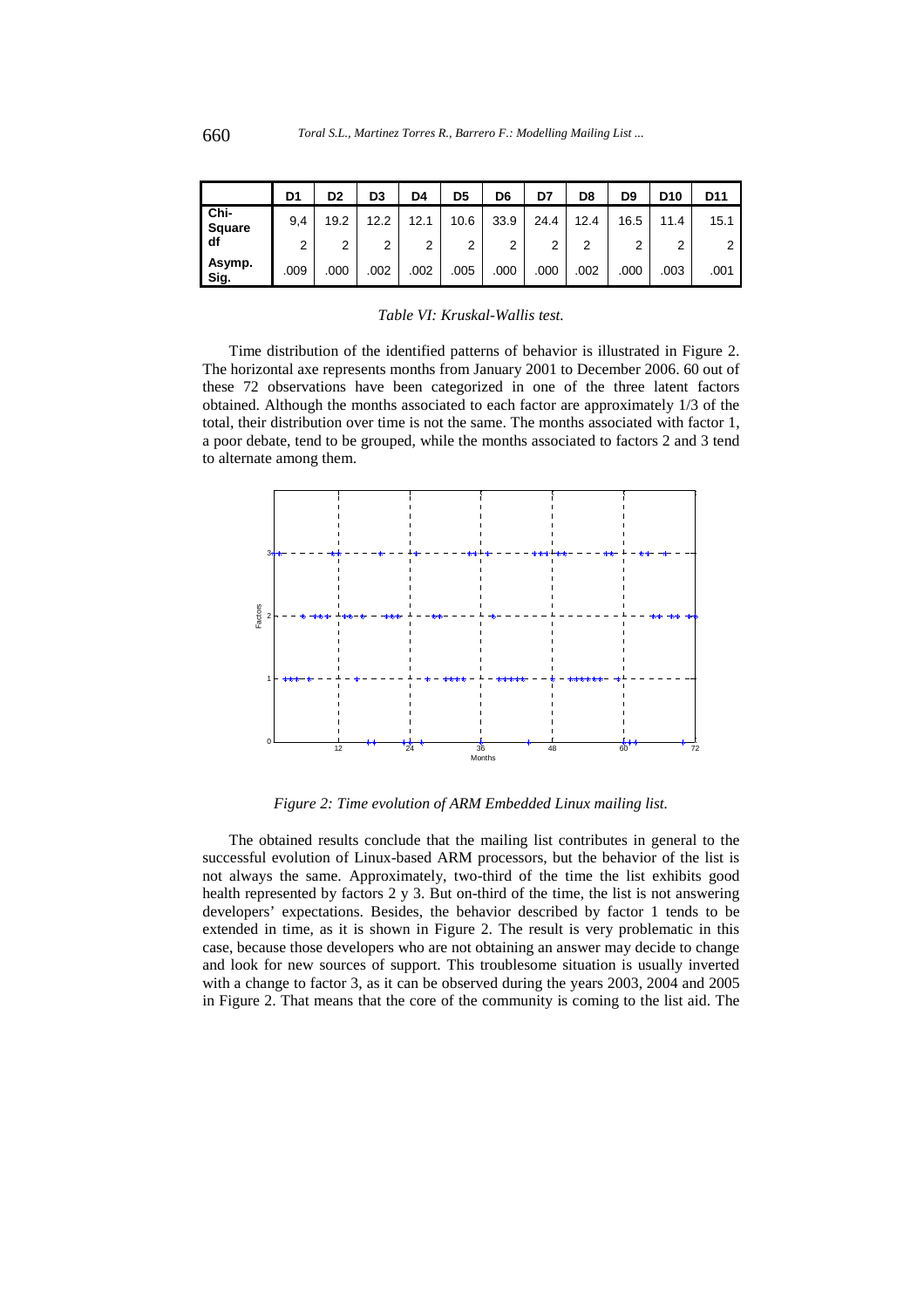presence of an involved core of individuals with a strong commitment to the community is essential to achieve a good behavior and guarantying that the list is fulfilling its aims.

### **6 Conclusions**

The purpose of this paper has been the characterization of mailing list behavior in OSS projects. Three kinds of behaviors in the case study of ARM Linux mailing list have been identified. The first kind of behavior is quite negative, as a lot of posts are not answered, causing a frustration effect among developers because the mailing list is not working properly. The second identified behavior represents a real community of practice, with active authors and a variety of threads. Mailing list can be considered in this case a very good source of support for developers. The last obtained behavior is a hyper concentrated debate around a few questions. Although such kind of debate is not negative, a prolonged behavior like that may cause the absence of a variety of threads, and subsequently authors will finally feel themselves also frustrated.

The sample has been organized per months to allow a longitudinal analysis. Basically, the presence of the mentioned behaviours through the last six years has been detected. The evolution illustrates that list not always exhibit a positive behavior and it is necessary a monitoring activity from the core of the community to solve this kind of situations.

#### **Acknowledgements**

This work has been supported by the Spanish Ministry of Education and Science (Research Project with reference DPI2007-60128) and the Consejería de Innovación, Ciencia y Empresa (Research Project with reference P07-TIC-02621)

### **References**

[Abbott, 2003] Abbott, D.: Linux for Embedded and Real Time Applications. Newnes, Elsevier Science, USA, 2003.

[Aguila-Obra and Padilla-Meléndez, 2006] Aguila-Obra, A., Padilla-Meléndez, A.: Organizational factors affecting Internet technology adoption, Internet Research, Vol. 16, no. 1, pp. 94-110, 2006.

[Applewhite, 2003] Applewhite, A.: Should governments go Open Source?, IEEE Software, Vol. 20, no. 4, pp. 88–91, 2003.

[Barrero et al., 2008] Barrero, F., Toral, S.L., Gallardo, S.: eDSPLab: Remote Laboratory for Experiments on DSP Applications, Internet Research, Vol. 18, no. 1, pp. 79-92, 2008.

[Bird et al., 2006] Bird, C., Gourley, A., Devanbu, P., Gertz, M., Swaminathan, A.: Mining Email Social Networks, Proceedings of the International Workshop on Mining Software Repositories, MSR'06, May 22–23, Shanghai, China, pp. 137-143, 2006.

[Boland and Tenkasi, 1995] Boland, R., Tenkasi, R.: Perspective making and perspective taking in communities of knowing, Organization Science, Vol. 6, no. 4, pp. 350–372, 1995.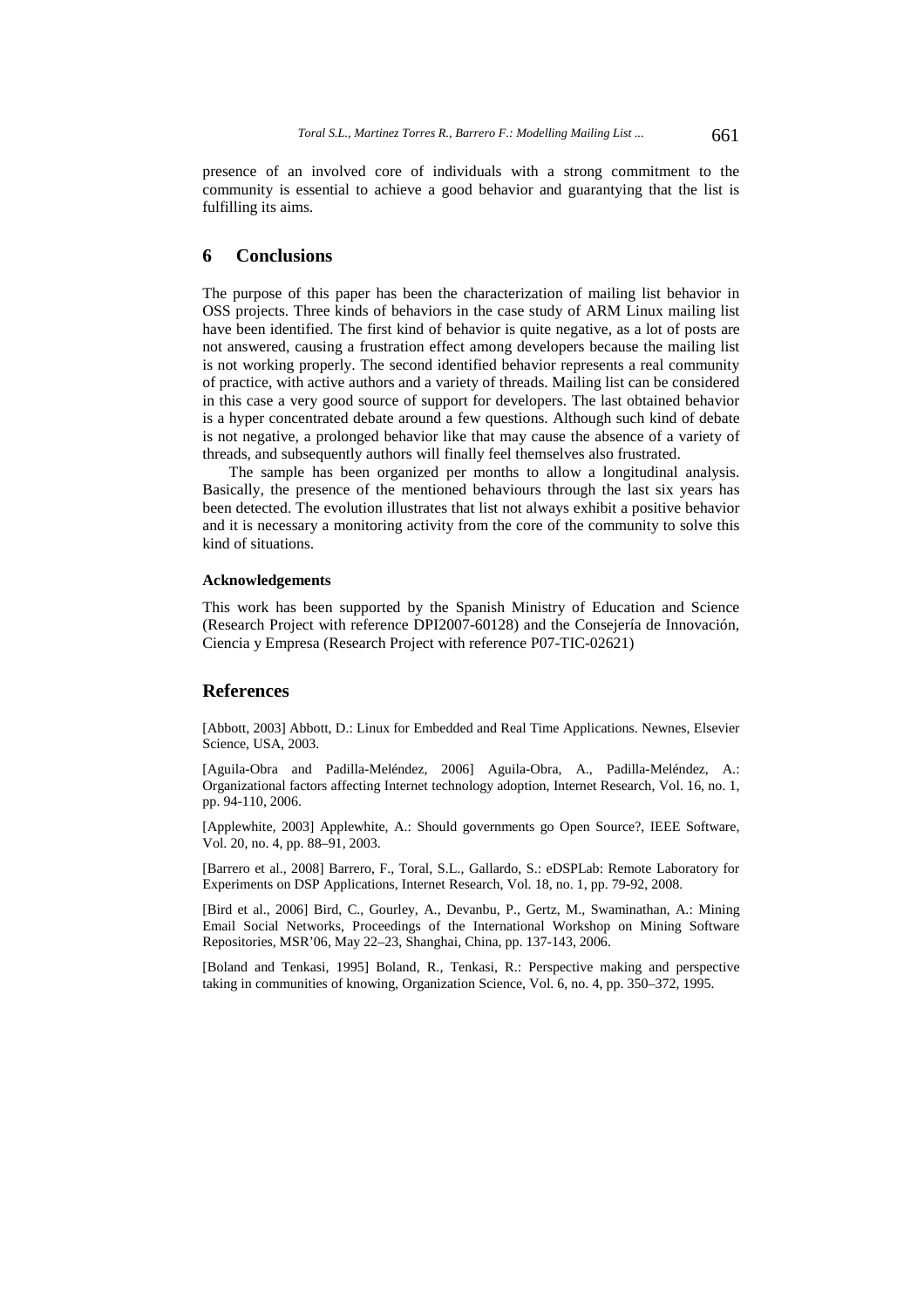[Bonaccorsi and Rossi, 2003] Bonaccorsi, A., and Rossi, C.: Why Open Source Software can succeed, Research Policy, 32, pp. 1243–1258, 2003.

[Bonacci, 2004] Bonacci, D.: Towards quantitative tools for analysing qualitative properties of virtual communities. Interdisciplinary Description of Complex Systems, Vol. 2, no. 2, pp. 126- 135, 2004.

[Brown and Duguid, 1998] Brown, J.S., Duguid, P.: Organizing knowledge, California Management Review Spring, Vol. 40, no. 3, pp. 90–106, 1998.

[Dahlander and Magnusson, 2005] Dahlander, L., Magnusson, M.G.: Relationships between open source software companies and communities: Observations from Nordic firms, Research Policy, Vol. 34, no. 4, pp. 481–493, 2005.

[Dinh-Trong and Bieman, 2005] Dinh-Trong, T.T., and Bieman, J.M.: The FreeBSD Project: A Replication Case Study of Open Source Development, IEEE Transactions on Software Engineering, Vol. 31, No. 6, pp. 481-494, 2005.

[Droschl, 2004] Droschl, G.: Communities of Practice: An Integrated Technology Perspective, Journal of Universal Computer Science, vol. 10, no. 3, pp. 284-293, 2004

[Dyba, 2005] Dyba, T.: An Empirical Investigation of the Key Factors for Success in Software Process Improvement, IEEE Transactions on Software Engineering, Vol. 31, No. 5, pp. 410- 424, 2005.

[Free Software Foundation, 2001] Free Software Foundation: GNU General Public License, 2001, available at: www.fsf.org/licenses/gpl.html.

[Gambardella and May, 2006] Gambardella, A., May, B.H.: Proprietary versus public domain licensing of software and research products, Research Policy, 35, pp. 875–892, 2006.

[Ganssle and Barr, 2003] Ganssle, J., and Barr, M.: Embedded Systems Dictionary, Lawrence, KS: CMP Books, 2003.

[Garrety et al., 2004] Garrety, K., Robertson, P.L., Badham, R.: Integrating communities of practice in technology development projects, International Journal of Project Management, 22, pp. 351–358, 2004.

[Gorsuch, 1974] Gorsuch, R.L.: Factor Analysis. Philadelphia: W.B. Saunders Co, 1974.

[Gruber & Henkel, 2006] Gruber, M., Henkel, J.: New ventures based on open innovation – an empirical analysis of start-up firms in embedded Linux, International Journal of Technology Management, Vol. 33, no. 4, pp. 356–372, 2006.

[Gutwin et al., 2004] Gutwin, C., Penner, R., Schneider, K.: Group awareness in distributed software development, Proceedings of the 2004 ACM Conference on Computer Supported Cooperative Work, Chicago, pp. 72–81, 2004.

[Henkel, 2003] Henkel, J.: Software development in embedded Linux - informal collaboration of competing firms, Proceedings der 6. Internationalen Tagung Wirtschaftsinformatik, Dresden, pp. 1-20, 2003.

[Henkel, 2006] Henkel, J.: Selective revealing in open innovation processes: The case of embedded Linux, Research Policy 35, pp. 953–969, 2006.

[Hertel et al., 2003] Hertel, G., Niedner, S., and Herrmann, S.: Motivation of software developers in Open Source projects: An Internet-based survey of contributors to the Linux kernel, Research Policy, 32, pp. 1159–1177, 2003.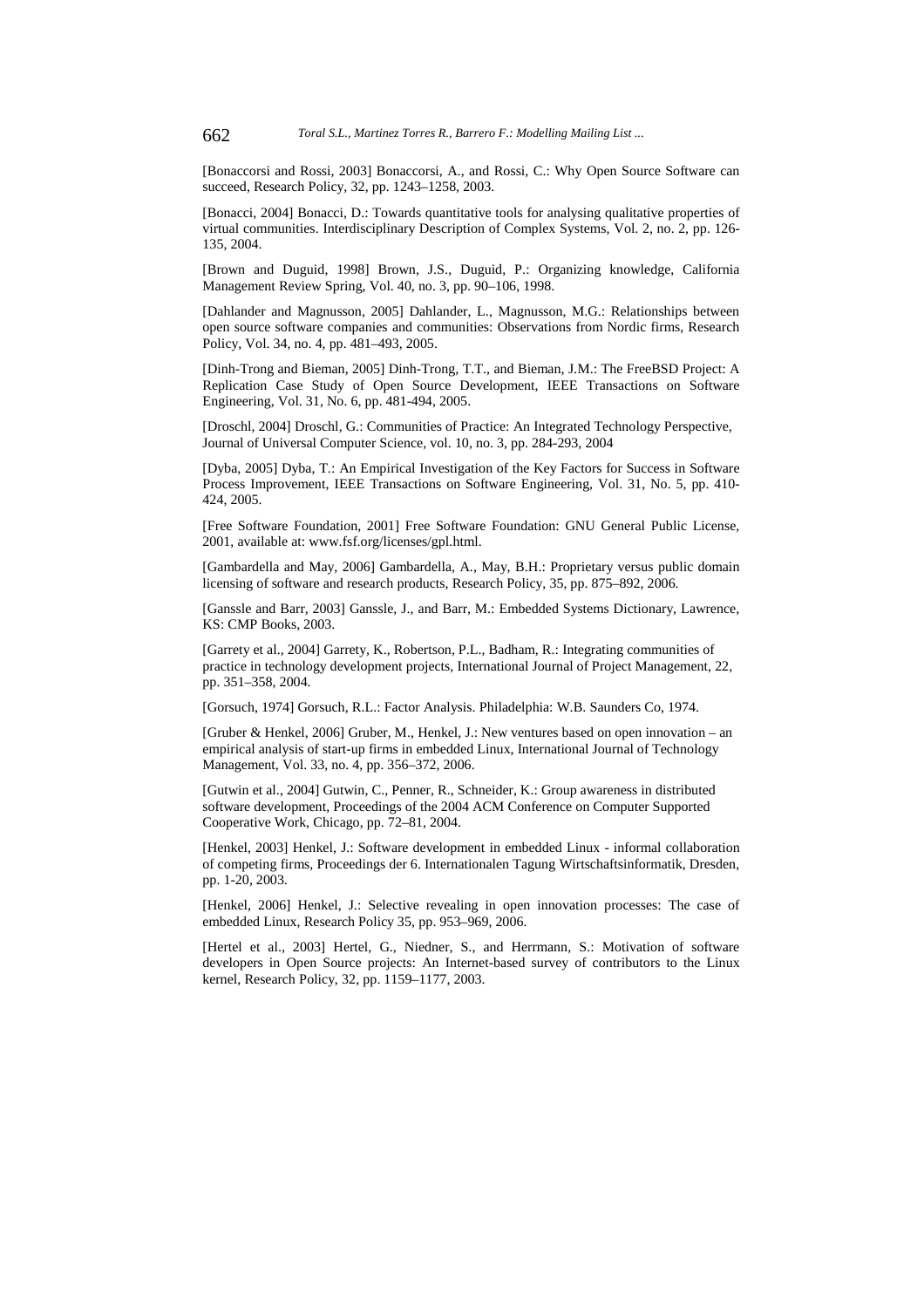[Johnson, 2006] Johnson, J.P.: Collaboration, peer review and open source software, Information Economics and Policy, 18, pp. 477–497, 2006.

[Jones, 2004] Jones, G., Ravid, G., Rafaeli. S.: Information overload and the message dynamics of online interaction spaces: A theoretical model and empirical exploration, Information Systems Research, Vol. 15, pp. 194–210, 2004.

[Kogut & Metiu, 2001] Kogut, B., and Metiu, A.: Open Source Software and distributed innovation, Oxford Review of Economic Policy, Vol. 17, no. 2, pp. 248–264, 2001.

[Kolbitsch & Maurer, 2006] Kolbitsch, J. Maurer, H.: The Transformation of the Web: How Emerging Communities Shape the Information we Consume, Journal of Universal Computer Science, vol. 12, no. 2, pp. 187-213, 2006

[Krogh et al., 2003] Krogh, G., Spaeth, S., Lakhani, K.: Community, joining, and specialisation in open source software innovation: a case study, Research Policy, 32, pp. 1217–1241, 2003.

[Kuk, 2000] Kuk, G.: When to speak again: Self-regulation under facilitation, Group Dynamics: Theory, Res. Practice, 4, pp. 291–306, 2000.

[Lakhani & Hippel, 2003] Lakhani, K., Hippel, E.: How open source software works: 'free' user to user assistance, Research Policy, 32, pp. 923–943, 2003.

[Lakhani & Wolf, 2005] Lakhani, K.R., Wolf, R. G.: Why hackers do what they do: Understanding motivation effort in free/open source software projects, In: Feller, Joseph, Fitzgerald, Brian, Hissam, Scott A., Lakhani, Karim R. (Eds.), Perspectives on Free and Open Source Software. MIT Press, Cambridge, pp. 3–21, 2005.

[Li et al., 2006] Li, X., Montazemi, A.R., Yuan, Y.: Agent-based buddy-finding methodology for knowledge sharing, Information & Management, 43, pp. 283–296, 2006.

[Little et al., 2003] Little, R. G. Jr., and Gibson, M.L.: Perceived Influences on Implementing Data Warehousing, IEEE Transactions on Software Engineering, Vol. 29, No. 4, pp. 290-296, 2003.

[Madanmohan and Navelkar, 2004] Madanmohan, T.R., and Navelkar, S.: Roles and knowledge management in online technology communities: an ethnography study, International Journal of Web Based Communities, Vol. 1, No. 1, pp. 71-89, 2004.

[Madey et al., 2004] Madey, G., Freeh, V., Tynan, R.: Modeling the F/OSS community: A quantitative investigation, S. Koch, ed. Free/Open Source Software Development. Idea Publishing, Hersey, PA, pp. 203–220, 2004.

[Martínez-Torres and Toral, in press] Martínez-Torres, M.R., Toral, S.L.: International Comparison of R&D Investment by European, US and Japanese Companies, International Journal of Technology Management, in press.

[McDonald et al., 2003] McDonald, C.J., Schadow, G., Barnes, M., Dexter, P., Overhage, J.M., Mamlin, B.: Open Source Software in medical informatics—why, how and what, International Journal of Medical Informatics, Vol. 69(2/3), pp. 175–184, 2003.

[Mockus et al., 2002] Mockus, A., Fielding, R.T., Herbsleb, J.D.: Two Case Studies of Open Source Software Development: Apache and Mozilla, ACM Transactions on Software Engineering and Methodology, Vol. 11,no. 3, pp. 309–346, 2002.

[Niedner et al., 2000] Niedner, S., Hertel, G., Hermann, S.: Motivation in Open Source Projects: an Empirical Study among Linux Developer, Summarized study results available at: http:/www.psychologie.uni-kiel.de/linux-study, 2000.